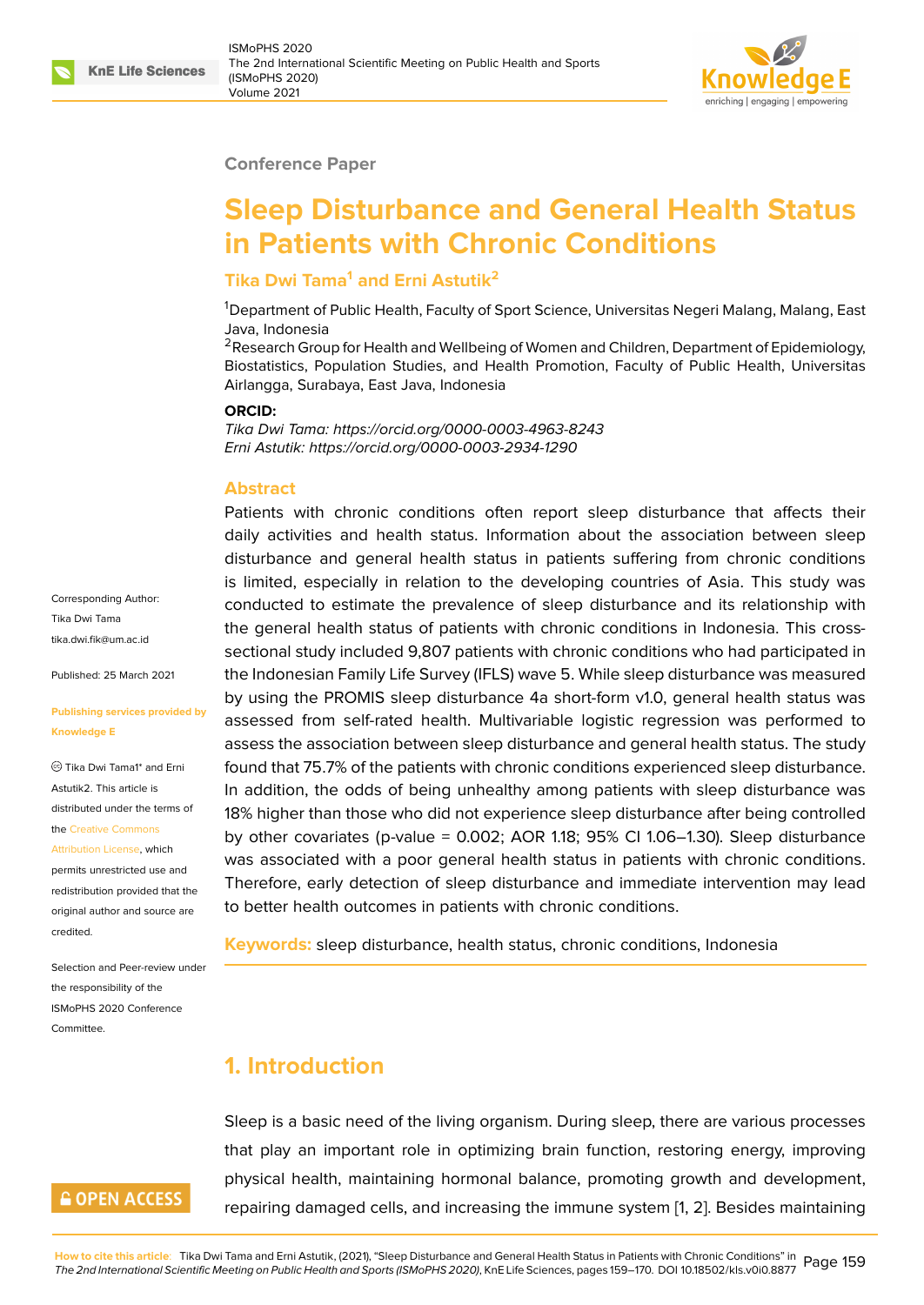the homeostatic of physiological function, sleep also has an important role in maintaining psychological conditions [1, 2]. Although sleep is a basic necessity, studies showed that the prevalence of sleep disturbance in the general population ranged from 3.9 - 40% [3–5].

Sleep disturbance is re[po](#page-8-0)[rt](#page-8-1)ed as a predictor of worse health status [6]. Among healthy people, sleep disturbance can affect the health status in the short-term, mediumterm, and long-term [6, 7]. The short-term effects of sleep disturbance include pain in the body, mood and emotional disorders, decreased productivit[y](#page-9-0) and memory [7]. In the medium-term, sleep disturbance can affect cognitive performance, while longterm consequences t[ha](#page-9-0)t [a](#page-9-1)re caused by sleep disturbances include increased risk of hypertension, cardiovascular diseases, cancer, type 2 diabetes mellitus, and ev[en](#page-9-1) mortality [6, 7]. The risk of getting poor health status is doubled among people that experienced sleep disturbance [8–10]. Previous studies found that sleep disturbance increases the risk of getting physical and mental problems [11–15].

Current[ly,](#page-9-0) [th](#page-9-1)e epidemiological transition shows that the trend of non-communicable diseases is increasing significantly. Apart from the morbidity rate, these diseases have also displaced infectious diseases as the leading cause of death. Each year, 41 million people die due to non-communicable diseases [16]. It contributes to more than 70% of all deaths globally [16]. Most of the deaths that are caused by non-communicable diseases (85%) occur in low and middle-income countries, one of which is Indonesia [16]. Based on Indonesia Basic Health Research 2018, the pre[val](#page-9-2)ence of non-communicable diseases showed an incr[eas](#page-9-2)ing trend compared to the previous survey that was conducted in 2013 [17, 18]. These conditions need to get more attention considering th[ey](#page-9-2) are at risk of experiencing sleep disturbance that can worsen their health condition.

Previous studies have reported that more than 25% of patients with chronic conditions have [sle](#page-10-0)[ep d](#page-10-1)isturbance [15,19–23]. Information regarding the relationship between sleep disturbance and health conditions in patients with various types of chronic conditions in developing country settings is still limited. Most of the studies conducted have focused on the association of sleep disturbance in the general population, only in one specific type of chronic condition, and were carried out in high-income countries [8– 13,24]. Therefore, this study was conducted using national survey data to determine the association between sleep disturbance and health conditions in patients with chronic conditions in Indonesia. Having sufficient information regarding those issues can be useful to optimize the management of patients with chronic conditions in improving their health status.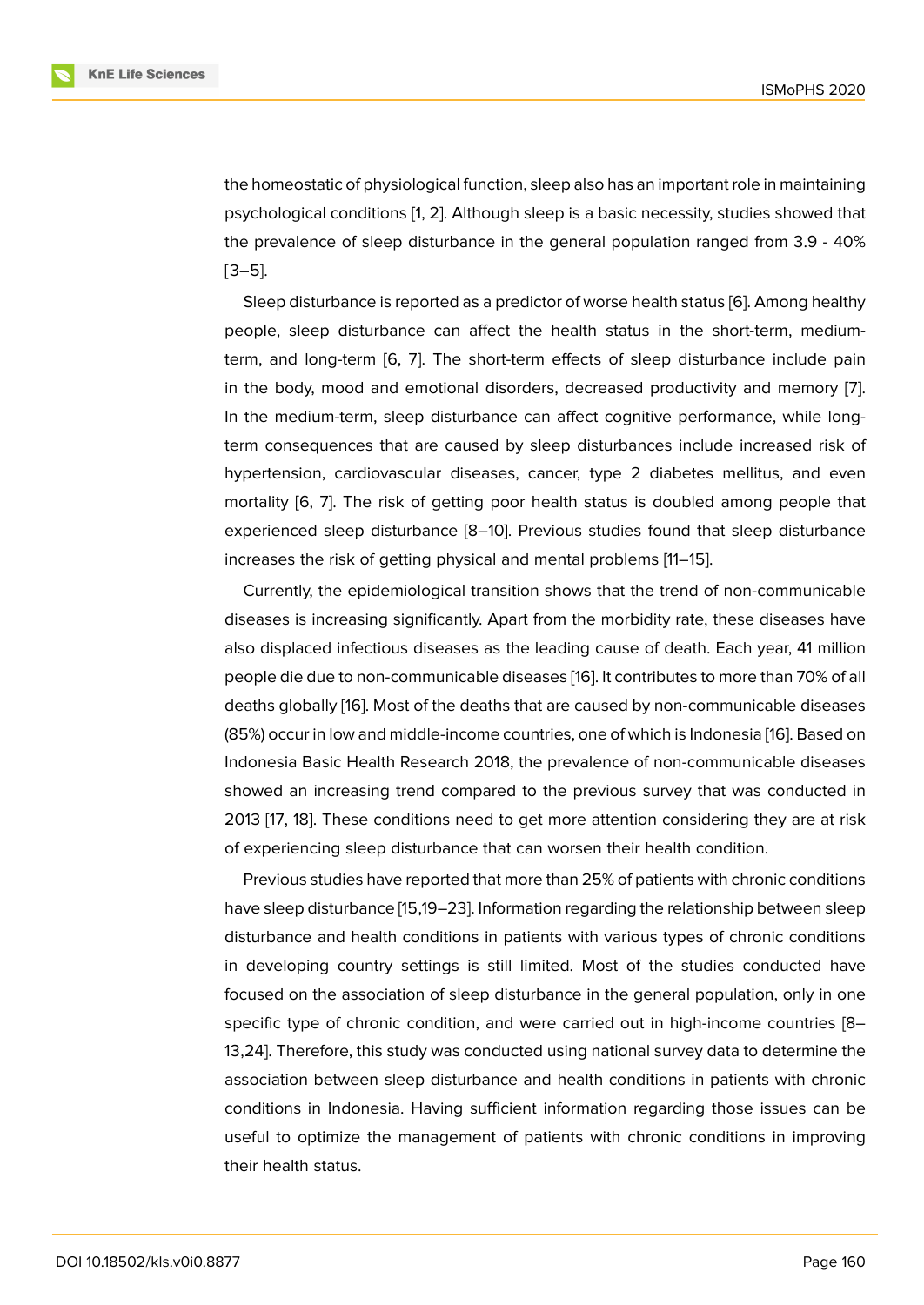### **2. Material and Method**

This cross-sectional study was carried out by analysing secondary data from the Indonesian Family Life Survey (IFLS) wave 5. IFLS was a continuity population-based study that collected individual, household, and community data regarding economic and noneconomic aspects included health aspects. This survey has been conducted five times. The fifth wave was conducted between the fourth trimester of 2014 and April 2015 [25]. All respondents aged  $\geq$  15 years old who participated in IFLS wave 5 and had chronic diseases were included in this study (n=11419). Respondents who had uncompleted data were excluded as study participants. As many as 9807 respondents were include[d in](#page-10-2) the analysis.

The general health status was the outcome variable of this study. It was assessed based on the respondent's rated of their health condition by a single question item. The question was stated in the IFLS wave 5 questionnaires on code KK01, section KK, book 3B [25]. They gave ranks on their health levels. The answers were very healthy, somewhat healthy, somewhat unhealthy, and unhealthy [25]. The general health status was classified into healthy (somewhat healthy and very healthy) and unhealthy (somewhat un[hea](#page-10-2)lthy and unhealthy) [26].

The independent variable in this study was sleep disturbance. [Sle](#page-10-2)ep disturbance was measured by using PROMIS sleep disturbance 4a short-form v1.0 that consisted of 4 questions. It was recorded in section [TD](#page-10-3)R Book 3B [27]. Respondents were asked to give their responses about their sleep in the past week. There was a five-point scale (1=not at all, 2=a little bit, 3=somewhat, 4= quite a bit, 5= very much) that could be chosen by respondents [25]. The score of each item was adde[d u](#page-10-4)p and converted into a T-score [28]. Respondents with a T-score> 50 are categorized as having sleep disturbance [28].

Covariates in this study included sex, age, educational level, marital status, smoking habit, body mas[s in](#page-10-2)dex, and physical activity. Basic socio-demographic data (sex, age, [edu](#page-10-5)cational level, and marital status) were obtained from book 3A [25]. Smoking [habi](#page-10-5)t was determined based on the respondent's answer to the question "Do you still have a smoking habit or already quit?" (section KM book 3B). It was categorized as never smoke, ever smoke but already quit, and still smoking [27]. The re[sul](#page-10-2)ts of height and weight measurements were transformed into body mass index. Respondents with body mass index  $<$  18.5 m/kg $^2$  were classified as underweight, 18.5 – 24.9 m/kg $^2$  = normal, 25.0 – 29.9 m/kg $^2$  = overweight, and  $\geq$  30.0 m/kg $^2$  = o[bese](#page-10-4) [29]. Physical activity was measured by questions adapted from the International Physical Activity Questionnaire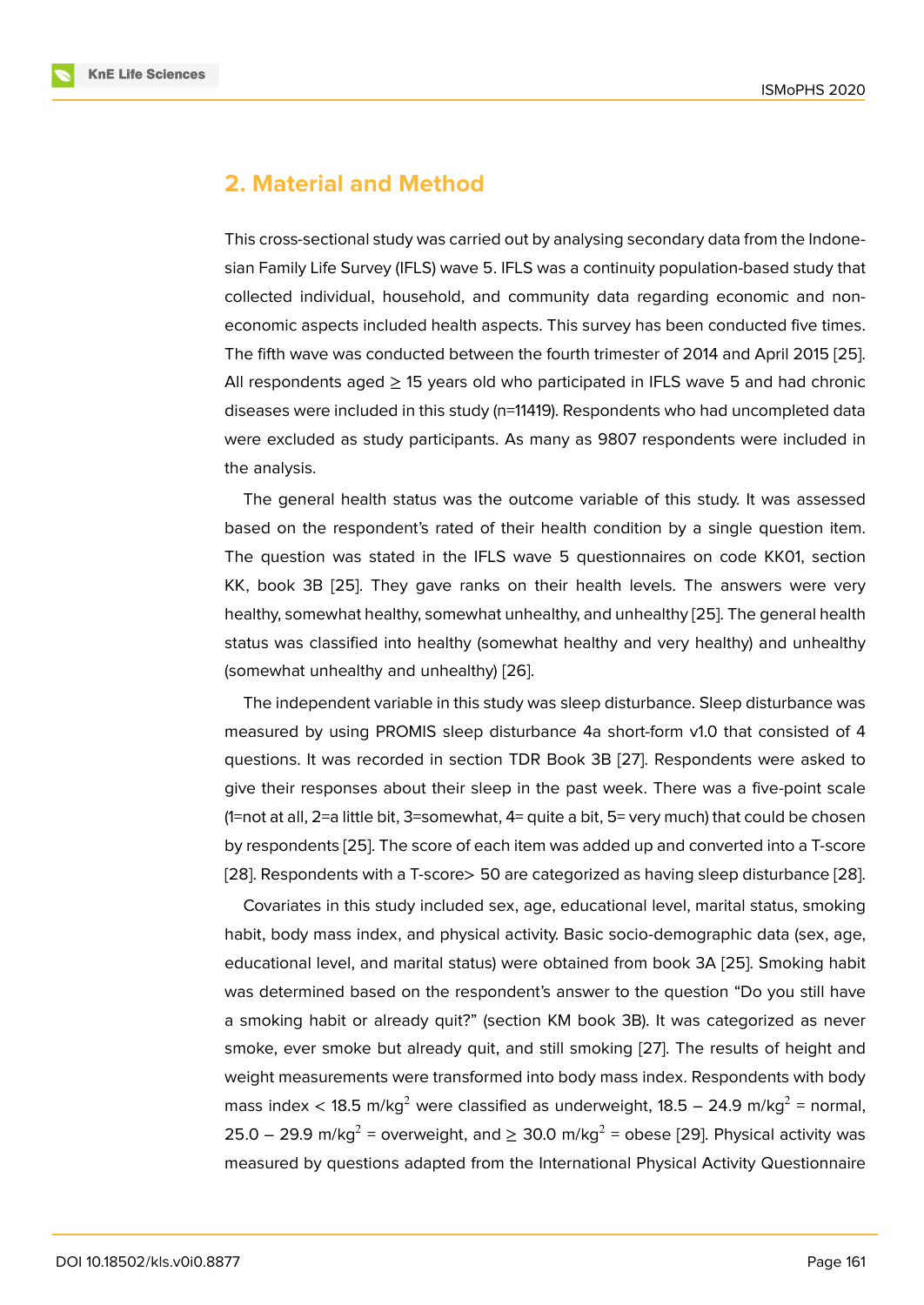(IPAQ) that were listed in section KK of the IFLS questionnaire [25]. It was categorized as low, moderate, and high physical activity) [30].

Descriptive analysis was used to describe the frequency distribution of the variables under study. Bivariate analysis was performed to assess the a[ssoc](#page-10-2)iation between two variables. The association between sleep dist[urb](#page-10-6)ance and general health status that was controlled by the covariates was analysed by using multivariable logistic regression. The association had a significant value if the p-value  $<$  0.05. The adjusted Odds Ratio was presented in point estimate and 95% Confidence Interval. Data analysis was performed by using SPSS version 22.0.

All procedures of IFLS wave 5 has been reviewed and approved by RAND's International Review Boards (United States) and Universitas Gajah Mada (Indonesia). The protocol approval number was s0064-06-01-CR01.

### **3. Results**

Most of the participants in this study were female (59.3%), aged 26-45 years old (45.5%), had completed their secondary education (50.4%), and had married (76.3%). More than half of respondents reported that they were never smoking (68.3%). Respondents who had a normal body mass index were 51%. The proportion of having low and moderate physical activity was almost the same, 34.5% and 35.8%, respectively. Three–quarters of respondents were classified as having sleep disturbance (75.7%). Respondents who rated their health status was unhealthy reached 32.5%. The distribution of respondent's characteristics were highlighted in Table 1.

Based on the type of chronic conditions that was suffered by the respondents, the proportion of sleep disturbance ranged from 75.5 – 86.7% (Table 2). The memory-related illness was the type of chronic diseases that most reported sleep disturbance (86.7%). In more detail, the distribution of sleep disorders by the type of chronic conditions could be seen in Table 2.

In bivariate analysis, sleep disturbance had a significant association with general health status (OR = 1.21;  $95\%$  1.09 – 1.34; p-value = 0.000). All covariates, except body mass index, were also had an association with general health status (Table 3). The result of multivariable logistic regression was also presented in Table 3. In the final model, it was found that patients with chronic conditions who experienced sleep disturbance had a poorer general health status than those who did not experience sleep disturbance after adjusted by sex, age, educational level, smoking habit, body mass index, and physical activity (AOR = 1.18;  $95\%$  1.06 - 1.30; p-value = 0.002).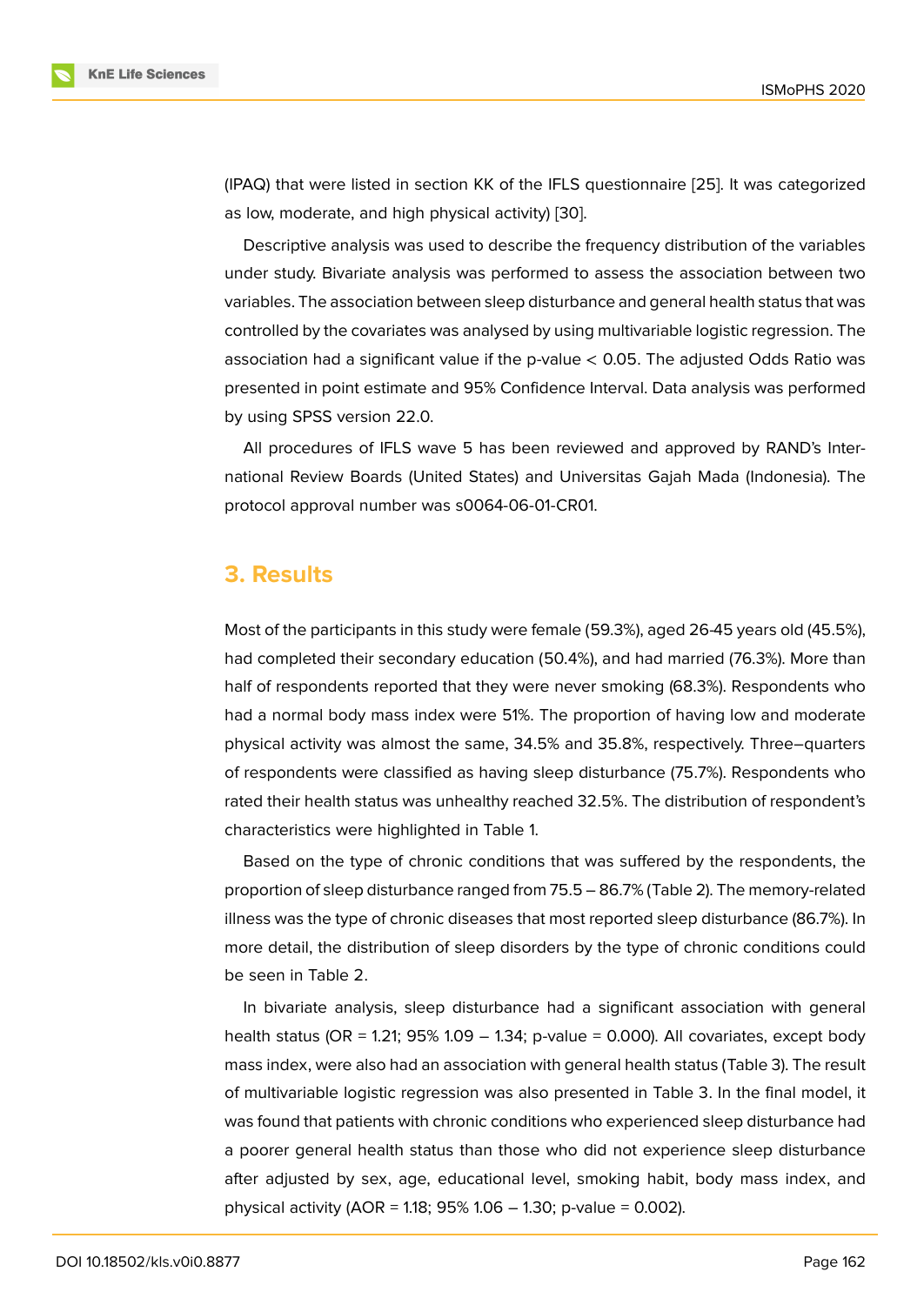| <b>Variable</b>            | Number (n)   | Percentage (%) |  |
|----------------------------|--------------|----------------|--|
| Sex                        |              |                |  |
| Male                       | 3996         | 40.7           |  |
| Female                     | 5811         | 59.3           |  |
| Age (yr)                   |              |                |  |
| $\leq$ 25                  | 1724         | 17.6           |  |
| $26 - 45$                  | 4465         | 45.5           |  |
| $46 - 65$                  | 3016<br>30.8 |                |  |
| >65                        | 602          | 6.1            |  |
| <b>Educational level</b>   |              |                |  |
| Primary                    | 3178         | 32.4           |  |
| Secondary                  | 4940         | 50.4           |  |
| <b>Tertiary</b>            | 1655         | 16.9           |  |
| <b>Others</b>              | 34           | 0.3            |  |
| Marital status             |              |                |  |
| Unmarried                  | 1417         | 14.4           |  |
| Married                    | 7479         | 76.3           |  |
| Separated/divorced/widowed | 911          | 9.3            |  |
| Smoking habit              |              |                |  |
| Never smoking              | 6697         | 68.3           |  |
| Already quit               | 672          | 6.8            |  |
| Still smoking              | 24.9<br>2438 |                |  |
| Body mass index            |              |                |  |
| Underweight                | 993          | 10.1           |  |
| Normal                     | 5002         | 51             |  |
| Overweight                 | 2696         | 27.5           |  |
| Obese                      | 1116         | 11.4           |  |
| Physical activity          |              |                |  |
| Low                        | 3387         | 34.5           |  |
| Moderate                   | 3507<br>35.8 |                |  |
| High                       | 2913<br>29.7 |                |  |
| Sleep disturbance          |              |                |  |
| No                         | 24.3<br>2388 |                |  |
| Yes                        | 7419         | 75.7           |  |
| General health status      |              |                |  |
| Unhealthy                  | 3187         | 32.5           |  |
| Healthy                    | 6620         | 67.5           |  |

TABLE 1: Distribution of respondent's characteristics.

Source: Author's own work.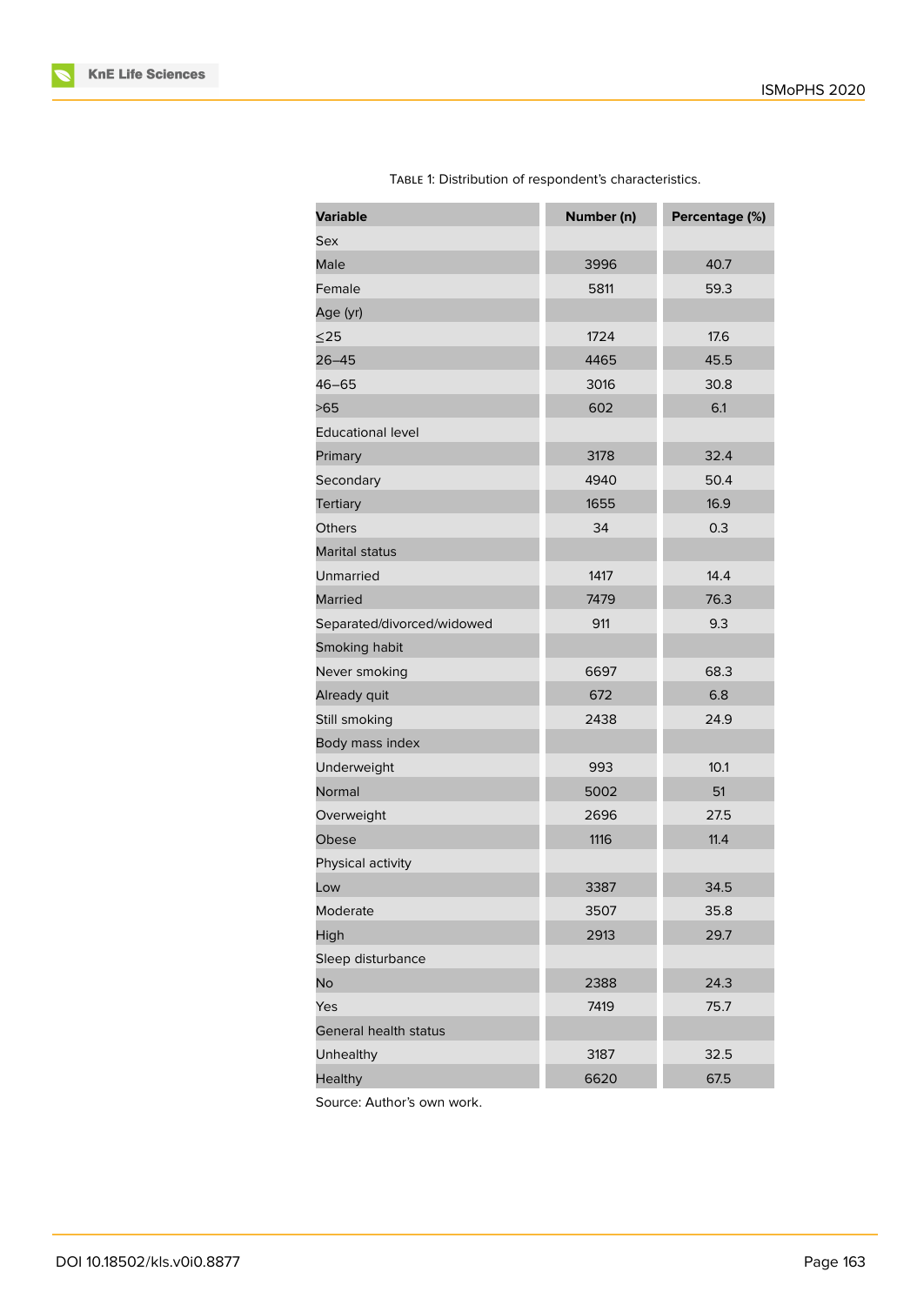| Type of chronic conditions | Sleep disturbance (n) | Percentage (%) |
|----------------------------|-----------------------|----------------|
| Hypertension               | 2576                  | 76.0           |
| <b>Diabetes</b>            | 484                   | 75.5           |
| <b>Tuberculosis</b>        | 210                   | 77.2           |
| Asthma                     | 654                   | 76.0           |
| <b>COPD</b>                | 405                   | 78.0           |
| Heart attack               | 360                   | 78.6           |
| Liver disease              | 241                   | 78.0           |
| <b>Stroke</b>              | 133                   | 77.3           |
| Cancer                     | 145                   | 77.1           |
| <b>Arthritis</b>           | 1088                  | 78.7           |
| High cholesterol           | 942                   | 75.7           |
| Prostate                   | 63                    | 75.9           |
| Kidney disease             | 308                   | 75.7           |
| Stomach disorders          | 3006                  | 75.6           |
| Psychic problems           | 33                    | 80.5           |
| Memory-related illness     | 39                    | 86.7           |
|                            |                       |                |

TABLE 2: Frequency sleep disturbance in each type of chronic conditions.

Source: Author's own work.

### **4. Discussion**

Sleep disturbance was often suffered by patients with chronic conditions. This study found that three out of four patients had experienced sleep disturbance in the last seven days. It was much higher than the other studies [4,14,15,21,31–33]. The prevalence varied between 25% and 65.4% [4,14,15,21,31–33]. The results differences among those studies could be explained by the different measurement methods included its instruments that were used [4, 13, 32]. In this study, PROMIS sleep disturbance 4a short-form v1.0 was used to determine the sleep disturbance status. The others studies measured sleep disturbance by using a single question regarding sleeping problems that suffered in the last mon[th](#page-9-3) [\[32](#page-9-4)[\], P](#page-11-0)ittsburgh Sleep Quality Index [21], an instrument that was developed by INDEPTH and WHO-SAGE [4], or the insomnia severity index (ISI) [15]. The case definition, scoring, and cut-off points that were used in each instrument could affect the classifica[tion](#page-11-0) of sleep disturbance [4]. Then, t[he d](#page-10-7)ifferent characteristics of the respondents might also explain these [fin](#page-9-3)dings. This study was analysed the [data](#page-9-5) from all patients with chronic conditions included hypertension, diabetes, tuberculosis, asthma, COPD, heart attack, liver disease, s[tro](#page-9-3)ke, cancer, arthritis, high cholesterol, prostate, kidney disease, stomach disorders, psychic problems, and memory-related illness. Sleep disturbance had a significant association with these chronic conditions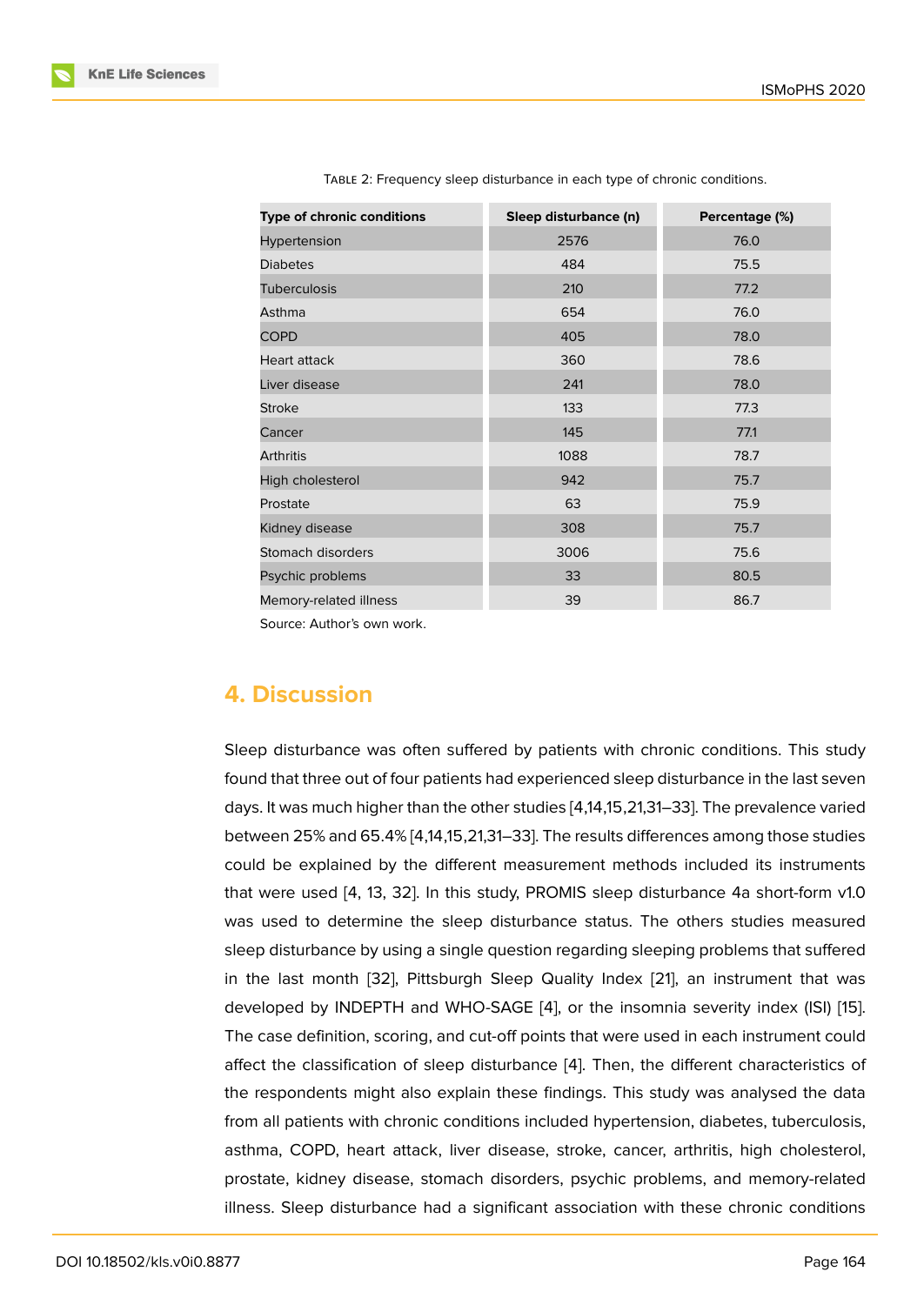| <b>Variable</b>          | <b>Bivariate</b>     |          | <b>Multivariate</b>  |          |
|--------------------------|----------------------|----------|----------------------|----------|
|                          | OR (95%)             | P-value  | AOR (95%)            | P-value  |
| Sleep disturbance        |                      |          |                      |          |
| No                       | Ref                  | $0.000*$ | Ref                  | $0.002*$ |
| Yes                      | $1.21(1.09 - 1.34)$  |          | $1,18$ (1.06 - 1.30) |          |
| Sex                      |                      |          |                      |          |
| Male                     | Ref                  | $0.000*$ | Ref                  | $0.000*$ |
| Female                   | $1.35(1.24 - 1.48)$  |          | $1.53$ (1.33 - 1.76) |          |
| Age (yr)                 |                      |          |                      |          |
| $\leq$ 25                | Ref                  | $0.000*$ | Ref                  | $0.000*$ |
| 26–45                    | $1.18$ (1.04 - 1.34) | $0.011*$ | $1.14(0.99 - 1.30)$  | 0.064    |
| 46–65                    | $2.18(1.91 - 2.48)$  | $0.000*$ | $1.87(1.62 - 2.16)$  | $0.000*$ |
| >65                      | $3.37(2.78 - 4.10)$  | $0.000*$ | $2.65(2.16 - 3.26)$  | $0.000*$ |
| <b>Educational level</b> |                      |          |                      |          |
| Primary                  | Ref                  | $0.000*$ | Ref                  | $0.000*$ |
| Secondary                | $0.54(0.49 - 0.60)$  | $0.000*$ | $0.69(0.62 - 0.76)$  | $0.000*$ |
| Tertiary                 | $0.35(0.31 - 0.40)$  | $0.000*$ | $0.42$ (0.37 - 0.49) | $0.000*$ |
| <b>Others</b>            | $1.03(0.52 - 2.04)$  | 0.933    | $1.21(0.60 - 2.43)$  | 0.598    |
| Marital status           |                      |          |                      |          |
| Unmarried                | Ref                  | $0.000*$ |                      |          |
| Married/cohabited        | $1.62$ (1.42 - 1.85) | $0.000*$ |                      |          |
| Separated/divorced/wido  | $2.66$ (2.22 - 3.18) | $0.000*$ |                      |          |
| Smoking habit            |                      |          |                      |          |
| Never smoking            | Ref                  | $0.001*$ | Ref                  | $0.003*$ |
| Already quit             | $1.40$ (1.17 - 1.67) | $0.000*$ | $1.21(1.01 - 1.46)$  | $0.044*$ |
| Still smoking            | $1.13$ (1.02 - 1.25) | $0.017*$ | $0.86$ (0.74 - 0.99) | $0.043*$ |
| Body mass index          |                      |          |                      |          |
| <b>Underweight</b>       | Ref                  | 0.151    | Ref                  | 0.072    |
| Normal                   | $0.94(0.82 - 1.09)$  | 0.436    | $0.91(0.78 - 1.06)$  | 0.239    |
| Overweight               | $0.92$ (0.79 - 1.08) | 0.301    | $0.83(0.70 - 0.98)$  | $0.028*$ |
| Obese                    | $1.08(0.90 - 1.30)$  | 0.39     | $0.97(0.80 - 1.17)$  | 0.733    |
| Physical activity        |                      |          |                      |          |
| Low                      | Ref                  | $0.028*$ | Ref                  | $0.038*$ |
| Moderate                 | $0.88(0.79 - 0.97)$  | $0.009*$ | $0.87(0.79 - 0.97)$  | $0.011*$ |
| High                     | $0.97(0.87 - 107)$   | 0.51     | $0.95(0.85 - 1.06)$  | 0.351    |

TABLE 3: Association between sleep disturbance and covariates with general health status

Source: Author's own work.

 $*$  sig. (p-value  $< 0.05$ )

OR = odds ratio

AOR = adjusted odds ratio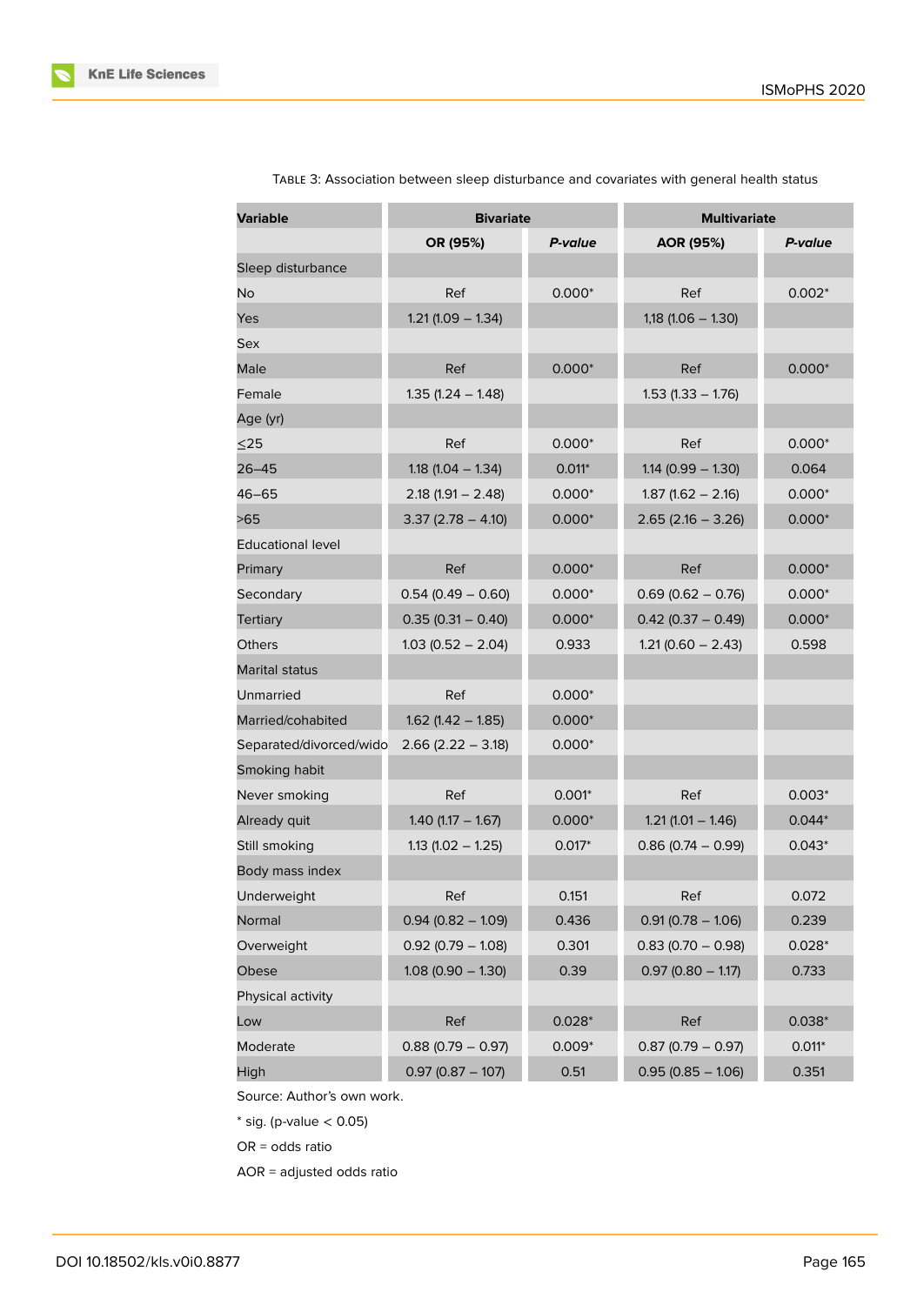[32]. It made this study could find more sleep disturbance cases than other studies that only assessed in one type of chronic conditions [19–21,24,32].

The memory-related illness was the type of chronic conditions that most reported [slee](#page-11-0)p disturbance. A previous study also reported that approximately 70-80% of patients with dementia were estimated to suffer sleep disorders [22]. Patients with memoryrelated illnesses, such as dementia, experience degradation in the neural pathways and impairment in part of the brain that regulates the sleep-wake cycle [19, 22]. Disruption of the circadian rhythm that is regulated by the supra[chia](#page-10-8)smatic nucleus (located in the hypothalamus) and disturbance in neurotransmitters secretion (hypocretin and melatonin) are the explanation why they suffer sleep disturbance [19, 2[2\].](#page-10-9)

This study also reported that sleep disturbance had a significant association with the health status of the patients. A similar result was found in prior studies [8–11]. The odds of poorer self-rated health was twice higher among them that wer[e c](#page-10-9)l[assi](#page-10-8)fied as having sleep disturbance [8–10]. Studies that were conducted in India and China also reported that sleep disturbance was a strong predictor of poor health status [12]. The mechanism of this association might be due to the disturbance of the metabolic system, decreased the immune system, changes in behaviour, and the occurrence of emotional problems [6, 12]. These conditions contribute to interfere normal function o[f th](#page-9-6)e body's organs. Sleep disturbances cause a person to have less sleep duration and poor sleep quality. Consequently, they are unrefreshed when they wake up and become more emotional [wh](#page-9-0)[en](#page-9-6) handling stressors [6, 12]. They have poor physical activity because of the fatigue that is suffered. Sleep disturbance can accelerate aging and decline in cognitive function so it increases the risk of experiencing more health problems [6, 12].

There were some limi[ta](#page-9-0)t[ion](#page-9-6)s to this study. The causal relationship between sleep disturbance and self-rated health could not be explained because of the cross-sectional study design used. Bias might exist because the measureme[nt](#page-9-0) [of](#page-9-6) sleep disturbance and health status variables were based on the respondent's self-reported. However, the instrument used had good validity and reliability in measuring these variables. Data collectors had also received training so that bias could be minimized [25, 27]. This study gave more understanding regarding the association between sleep disturbance and self-rated health among patients with various chronic conditions in developing country settings. These findings could help health providers to improve the [hea](#page-10-2)[lth](#page-10-4) outcome of patients with chronic conditions. The use of national survey data allowed the results of this study to be generalized to the population.

Sleep disturbance could worsen health status. Therefore, the management of patients with chronic conditions needs to pay attention to the sleep problems that may be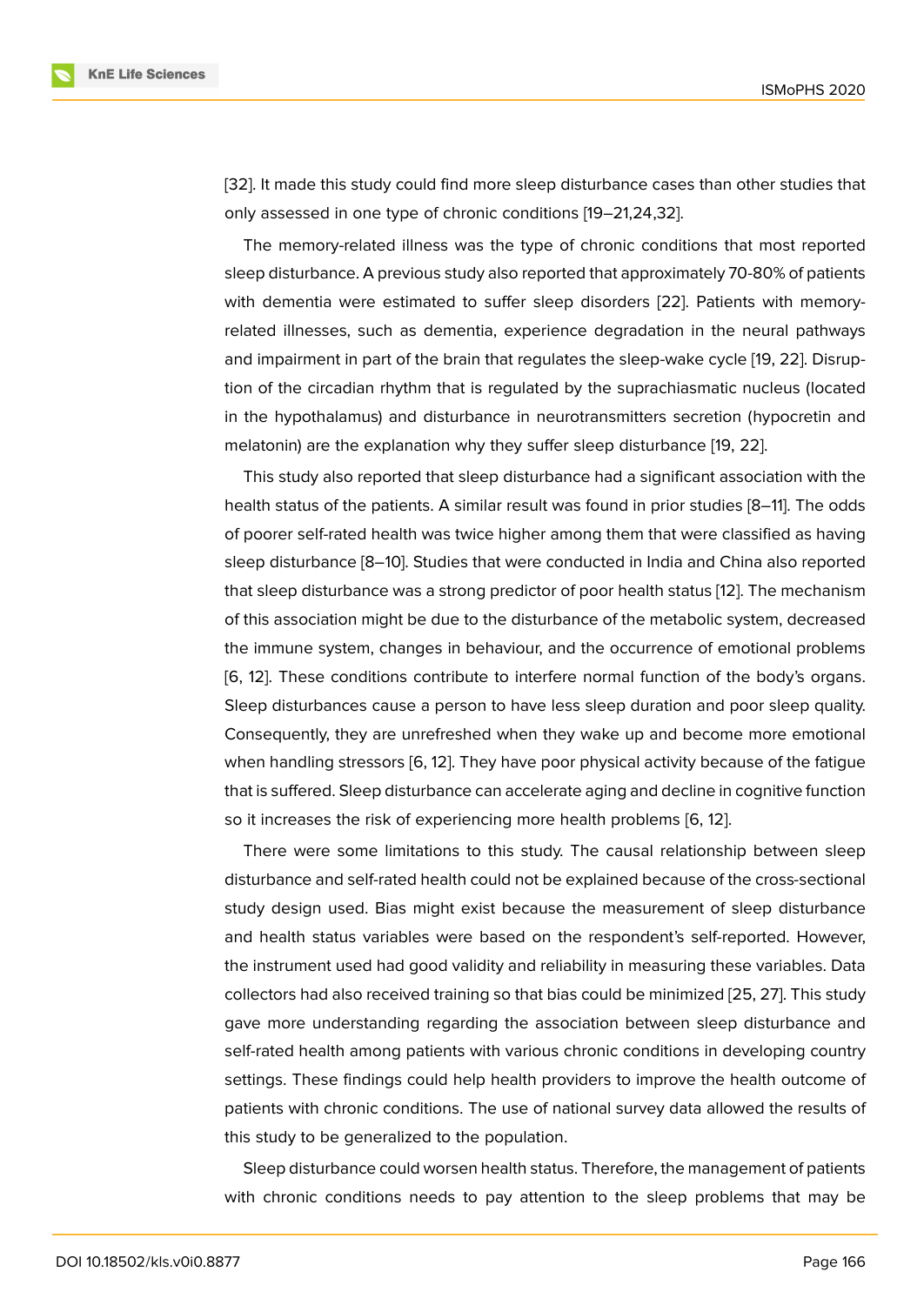

occurred. Providing counselling and education services about healthy lifestyles and how to have a good quality of sleep may help improve the health status of patients with chronic conditions.

## **5. Conclusion**

Sleep disturbance was experienced by most patients with chronic conditions. The type of chronic conditions that most reported sleep disturbance was memory-related illness. Sleep disturbance had a significant association with general health status. Sleep disturbance increased the odds of having a poor health status among patients with chronic conditions. Early detection of sleep disturbance may lead to better health outcomes for patients with chronic conditions. Health providers should be more attentive when treating patients with chronic conditions. Giving more advice to sleep well, promoting a healthy lifestyle, and informing how to have good sleep quality would be beneficial to improve their health status.

### **Acknowledgement**

Thanks to RAND Corporation for providing open access to the IFLS dataset. The authors also express the gratitude to Faculty of Sport Science, Universitas Negeri Malang for supporting this study.

# **Conflict of Interest**

The authors state that there is no conflict of interest in this study.

### **References**

- <span id="page-8-0"></span>[1] Zielinski, M. R., *et al*. (2017). Functions and Mechanisms of Sleep. *AIMS Neuroscience*, vol. 3, issue 1, pp. 1–36.
- <span id="page-8-1"></span>[2] During, E. H. and Kawai, M. (2017). *The Functions of Sleep and the Effects of Sleep Deprivation. Sleep and Neurologic Disease*. Cambridge, Massachusetts: Elsevier Inc.
- [3] Kerkhof, G. A. (2017). Epidemiology of Sleep and Sleep Disorders in the Netherlands. *Sleep Medicine*, issue 30, pp. 229–39.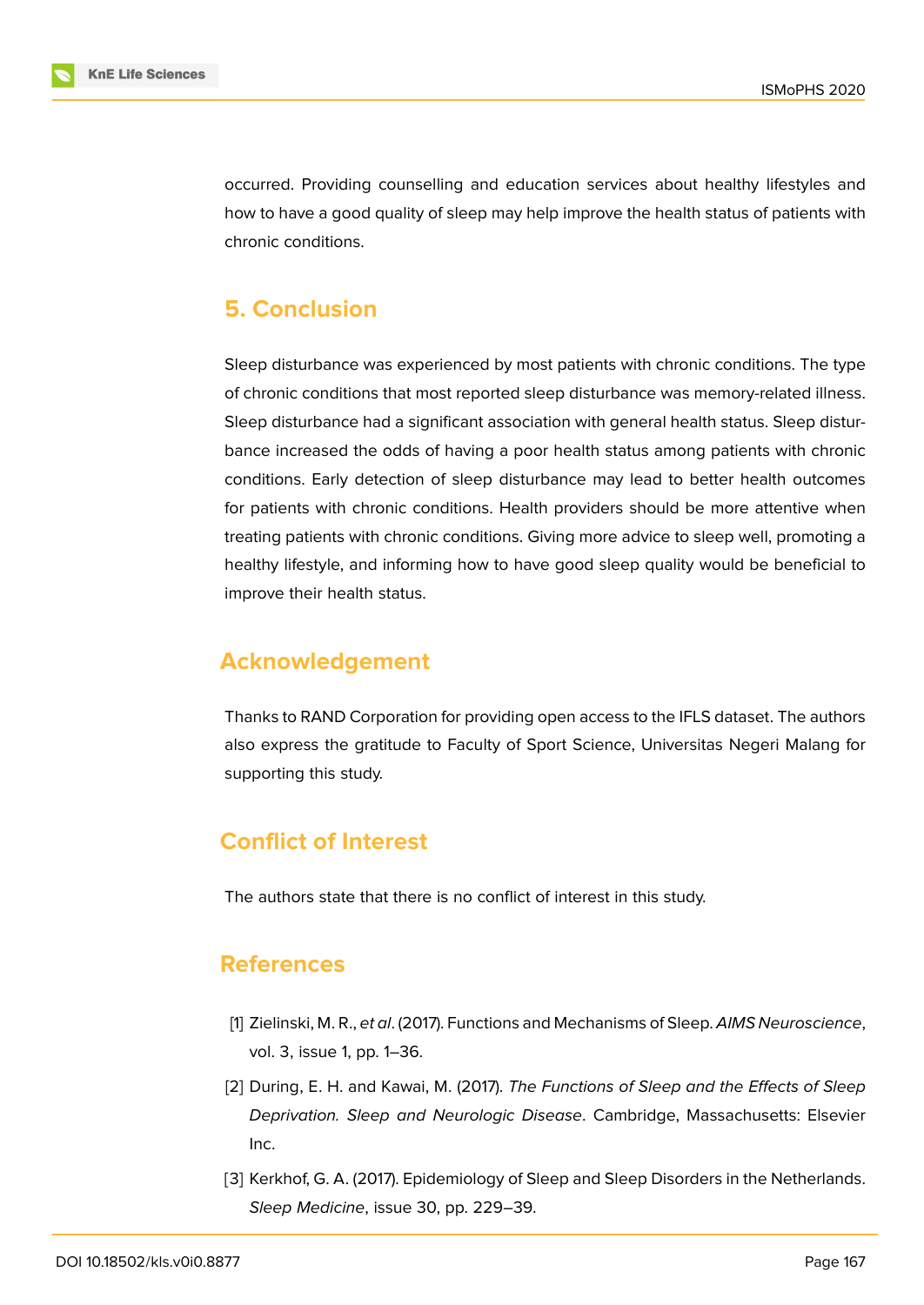- [4] Stranges. S, *et al*. (2012). Sleep Problems: An Emerging Global Epidemic? Findings from the INDEPTH WHO-SAGE Study among More Than 40,000 Older Adults from 8 Countries Across Africa and Asia. *Sleep*, vol. 35, issue 8, pp. 1173-81.
- <span id="page-9-3"></span>[5] Ohayon, M. M. (2011). Epidemiological Overview of Sleep Disorders in the General Population. *Sleep Medicine Research*, issue 2, pp. 1–9.
- [6] World Health Organization Regional Office for Europe. (2004). *WHO Technical Meeting on Sleep and Health European Centre for Environment and Health*. Copenhagen, Denmark: World Health Organization Regional Office for Europe.
- <span id="page-9-0"></span>[7] Medic, G. (2017). Short- and Long-Term Health Consequences of Sleep Disruption. *Nature and Science of Sleep*, issue 9, pp. 151–61.
- <span id="page-9-1"></span>[8] Conklin, A. I., Yao, C. A. and Richardson, C. G. (2019). Chronic Sleep Disturbance, Not Chronic Sleep Deprivation, is Associated with Self-Rated Health in Adolescents. *Preventive Medicine (Baltim)*, issue 124, pp. 11–6.
- [9] Štefan, L., *et al*. (2018). Sleep Duration and Sleep Quality as Predictors of Health in Elderly Individuals. *International Journal of Environtmental Research and Public Health*, vol. 10, issue 3918, pp. 1-8.
- [10] Mildestvedt, T., *et al*. (2018). Factors Associated with Self-Rated Health in Primary Care. *Scandinavian Journal of Primary Health Care*, vol. 36, issue 3, pp. 317–22.
- [11] Washington, K. T., *et al*. (2019). Sleep Problems, Anxiety, and Global Self-Rated Health among Hospice Family Caregivers. *American Journal of Hospice and Palliative Medicine*, vol. 35, issue 2, pp. 244–9.
- [12] Selvamani, Y., Arokiasamy, P. and Chaudhary, M. (2018). Association of Sleep Problems and Sleep Duration with Self-Rated Health and Grip Strength among Older Adults in India and China: Results from the Study on Global Aging and Adult Health. *Journal of Public Health*, issue 26, pp. 697–707.
- <span id="page-9-6"></span>[13] Shin, H., *et al*. (2014). Sleep Problems Associated with Behavioral and Psychological Symptoms as Well as Cognitive Functions in Alzheimer's Disease. *Journal of Clinical Neurology*, vol. 10, issue 3, pp. 203–9.
- <span id="page-9-4"></span>[14] Morai, L. C., *et al*. (2017). Association between sleep disorders and chronic diseases in patients of the Brazilian National Health System. *Journal of Physical Education*, vol. 28, issue 2844, pp. 1-9.
- [15] Ban, W. H., *et al*. (2018). The Relationship between Sleep Disturbance and Health Status in Patients with COPD. *International Journal of Chronic Obstructive Pulmonary Disease*, issue 13, pp. 2049–55.
- <span id="page-9-5"></span><span id="page-9-2"></span>[16] World Health Organization. (2018). *Noncommunicable Diseases*. Retrieved from https://www.who.int/news-room/fact-sheets/detail/noncommunicable-diseases.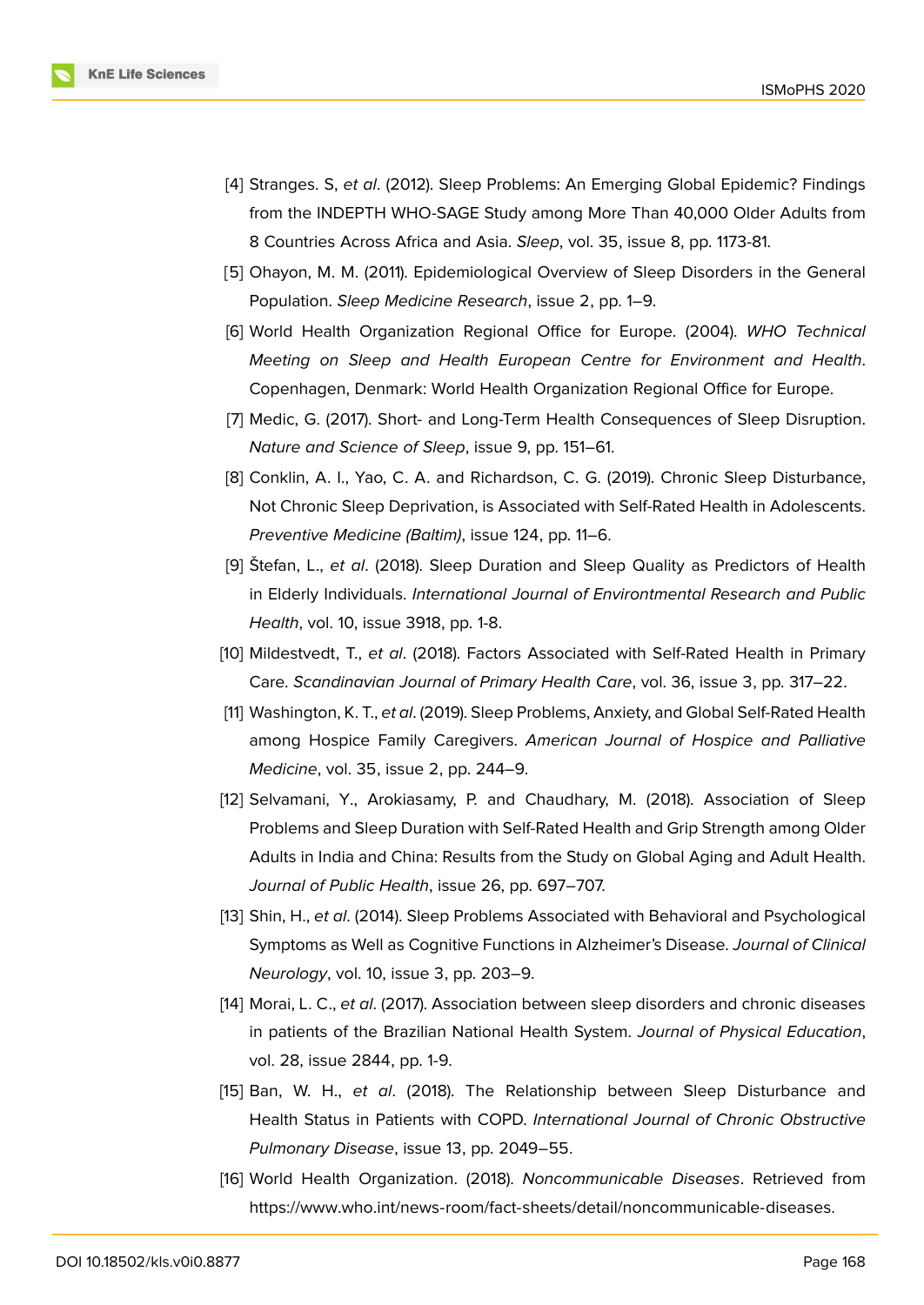- [17] Kementerian Kesehatan RI. (2018). *Riset Kesehatan Dasar*. Retrieved from http:// www.depkes.go.id/resources/download/infoterkini/hasil-riskesdas-2018.pdf.
- <span id="page-10-0"></span>[18] Kementerian Kesehatan RI. (2013). *Riset Kesehatan Dasar*. Retrieved from [http://](http://www.depkes.go.id/resources/download/infoterkini/hasil-riskesdas-2018.pdf.) [www.depkes.go.id/resources/download/general/Hasil](http://www.depkes.go.id/resources/download/infoterkini/hasil-riskesdas-2018.pdf.) Riskesdas 2013.
- <span id="page-10-1"></span>[19] Urrestarazu, E. and Iriarte, J. (2016). Clinical Management of Sleep Disturban[ces in](http://www.depkes.go.id/resources/download/general/Hasil) [Alzheimer's Disease: Current and Emerging Strategies.](http://www.depkes.go.id/resources/download/general/Hasil) *Nature and Science of Sleep*, issue 8, pp. 21–33.
- <span id="page-10-9"></span>[20] Khandelwal, D., *et al*. (2017). Sleep Disorders in Type 2 Diabetes. *Indian Journal of Endocrinology and Metabolism*, vol. 21, issue 5, pp. 758–61.
- [21] Karaman, S., *et al*. (2014). Prevalence of Sleep Disturbance in Chronic Pain. *European Review for Medical and Pharmacological Sciences*, issue 18, pp. 2475–81.
- <span id="page-10-7"></span>[22] Rose, K. M., Fagin, C. M. and Lorenz, R. (2010). Sleep Disturbances in Dementia: What they are and What to Do. *Journal of Gerontological Nursing*, vol. 36, issue 5, pp. 9–14.
- <span id="page-10-8"></span>[23] Rhodes, A., *et al*. (2020). Sleep Disturbance in Adults with Sickle Cell Disease: Relationships with Executive and Psychological Functioning. *Annals of Hematology*, issue 99, pp. 2057–64.
- [24] Uchmanowicz, I., *et al*. (2019). The Relationship between Sleep Disturbances and Quality of Life in Elderly Patients with Hypertension. *Clinical Interventions in Aging*, issue 14, pp. 155–65.
- [25] Labor, R. (2016). User's Guide for the Indonesia Family Life Survey. *Wave 5*, vol. 2, issue 2, pp. 42-53.
- <span id="page-10-2"></span>[26] Peltzer, K. and Pengpid, S. (2019). Loneliness Correlates and Associations with Health Variables in the General Population in Indonesia. *International Journal of Mental Health Systems*, issue 13, p. 24.
- <span id="page-10-3"></span>[27] Strauss, J. and Witoelar, F. S. B. (2016). *The Fifth Wave of the Indonesia Family Life Survey: Overview and Field Report (vol. 1)*, issue 1, pp. 29-38.
- <span id="page-10-4"></span>[28] Jensen, R. E., *et al*. (2016). Measurement Properties of PROMIS Sleep Disturbance Short Forms in a Large, Ethnically Diverse Cancer Cohort. *Psychological Test and Assessment Modeling*, vol. 58, issue 2, pp. 353–70.
- <span id="page-10-5"></span>[29] WHO. (2004). Appropriate Body-Mass Index for Asian Populations and its Implications for Policy and Intervention Strategies. *Lancet*, issue 363, pp. 157–63.
- <span id="page-10-6"></span>[30] Forde, C. (2018). *Scoring the International Physical Activity Questionnaire (IPAQ)*. Dublin: Trinity College Durbin.